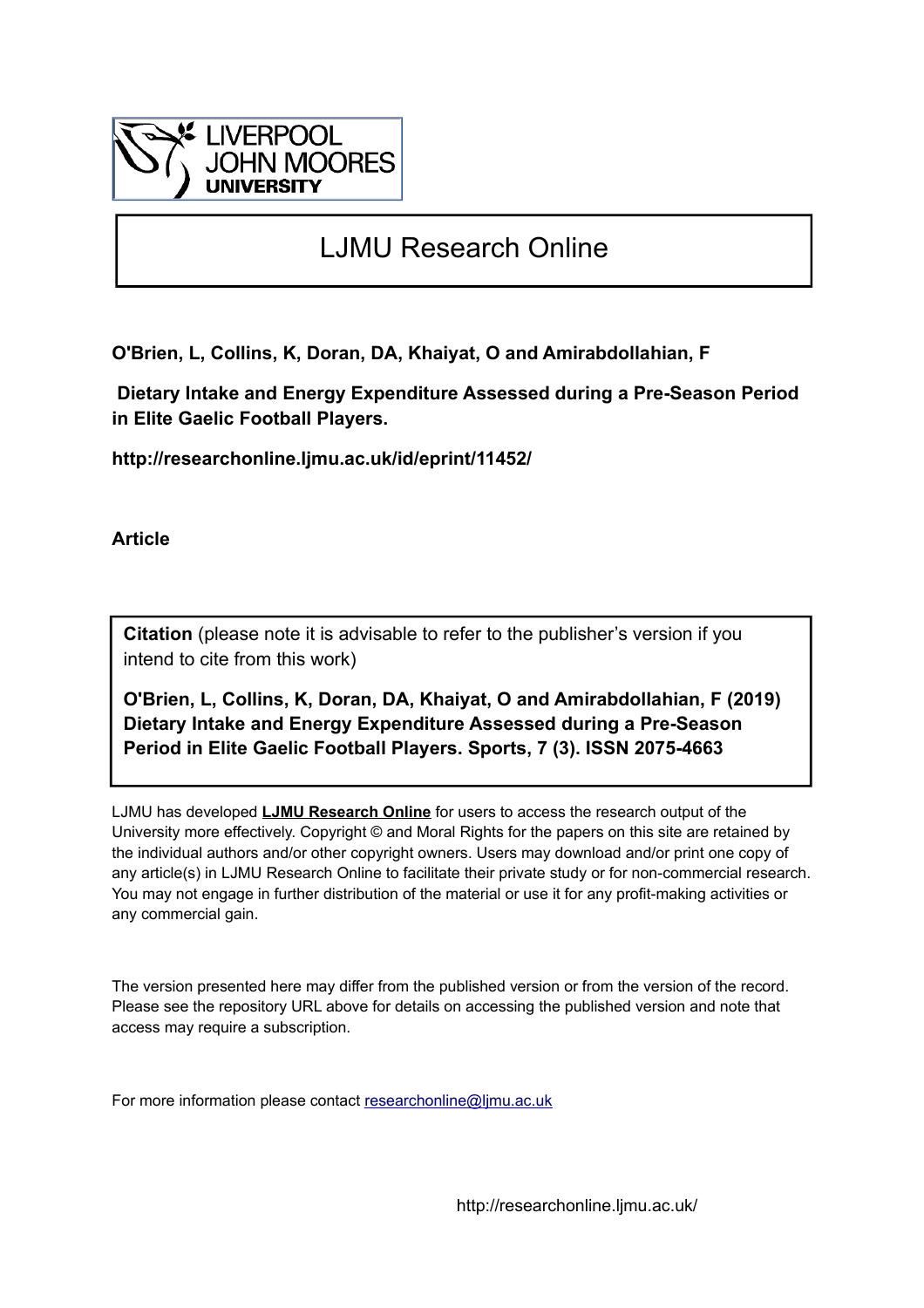

*Article*

# **Dietary Intake and Energy Expenditure Assessed during a Pre-Season Period in Elite Gaelic Football Players**

**Luke O'Brien 1,\*, Kieran Collins <sup>2</sup> , Dominic Doran <sup>3</sup> , Omid Khaiyat [1](https://orcid.org/0000-0002-0509-9172) and Farzad Amirabdollahian [1](https://orcid.org/0000-0003-1937-4128)**

- School of Health Sciences, Liverpool Hope University, Hope Park, Liverpool L16 9JD, UK; alizado@hope.ac.uk (O.K.); amirabf@hope.ac.uk (F.A.)
- <sup>2</sup> Gaelic Sports Research Center, Institute of Technology Tallaght, Tallaght, 24 Dublin, Ireland; kieran.collins@it-tallaght.ie
- <sup>3</sup> The Tom Reilly Building, Research Institute for Sport and Exercise Sciences, Liverpool John Moores University, Liverpool L3 5UA, UK; d.a.doran@ljmu.ac.uk
- **\*** Correspondence: obrienl@hope.ac.uk; Tel.: +44-789-962-4700

Received: 7 February 2019; Accepted: 12 March 2019; Published: 13 March 2019



**Abstract:** There is currently a lack of research into the energy demands and associated nutritional intakes of elite Gaelic football players during the pre-season period, which is a crucial time of year for physical development. The aim of the current study was to investigate the dietary intake and energy expenditure (EE) of elite Gaelic football players during a typical pre-season week. Over a seven-day period, which included four training days and three rest days, dietary intake (validated self-reported estimated food diary) and EE (Sensewear Pro armband) were recorded in 18 male players from a single elite inter-county Gaelic football team. Average energy intake (EI) (3283  $\pm$  483 kcal) was significantly ( $p = 0.002$ ) less than average EE (3743  $\pm$  335 kcal), with a mean daily energy deficit of  $-460 \pm 503$  kcal. Training days elicited the greatest deficits between intake and expenditure. The mean carbohydrate (CHO) intake was  $3.6 \pm 0.7$  g/kg/day, protein intake was  $2.1 \pm 0.5$  g/kg/day, and fat intake was  $1.6 \pm 0.2$  g/kg/day. These findings indicate that the dietary practices of the sampled players were inadequate to meet EE and CHO recommendations. Training days are of particular concern, with the players not altering energy and CHO intake to encounter increased energy demands. Education on nutritional strategies for elite Gaelic footballers should be considered in relation to training demands to avoid detriments to performance and health.

**Keywords:** Gaelic sport; dietary intake; energy expenditure; macronutrients; training load; pre-season

### **1. Introduction**

Gaelic football is an intermittent field-based team sport characterised by irregular bouts of high-intensity efforts (e.g., sprinting, striding, tackling, jumping) interspersed by less intense activity (e.g., walking and jogging) [\[1\]](#page-8-0). Elite Gaelic football players have been shown to cover on average between 8160  $\pm$  1482 m and 9222  $\pm$  1588 m of total distance during match play with between 1596  $\pm$  594 m and 1731  $\pm$  659 m of this completed at high speed ( $\geq$ 17 km/h) [\[2–](#page-8-1)[4\]](#page-8-2). In terms of relative distance, players cover  $116 \pm 22$  m/min to  $131 \pm 22$  m/min [\[2](#page-8-1)[–4\]](#page-8-2). The relative distance that elite Gaelic footballer cover during match play are similar to elite Australian rules footballers (128 m/min) [\[5\]](#page-8-3) and soccer players (122 m/min) [\[6\]](#page-8-4), and higher than that of rugby league backs (109 m/min) [\[7\]](#page-8-5). It is imperative for players to develop and maintain physical fitness in order to cope with the match play demands of the game and reduce the risk of injury [\[8\]](#page-9-0).

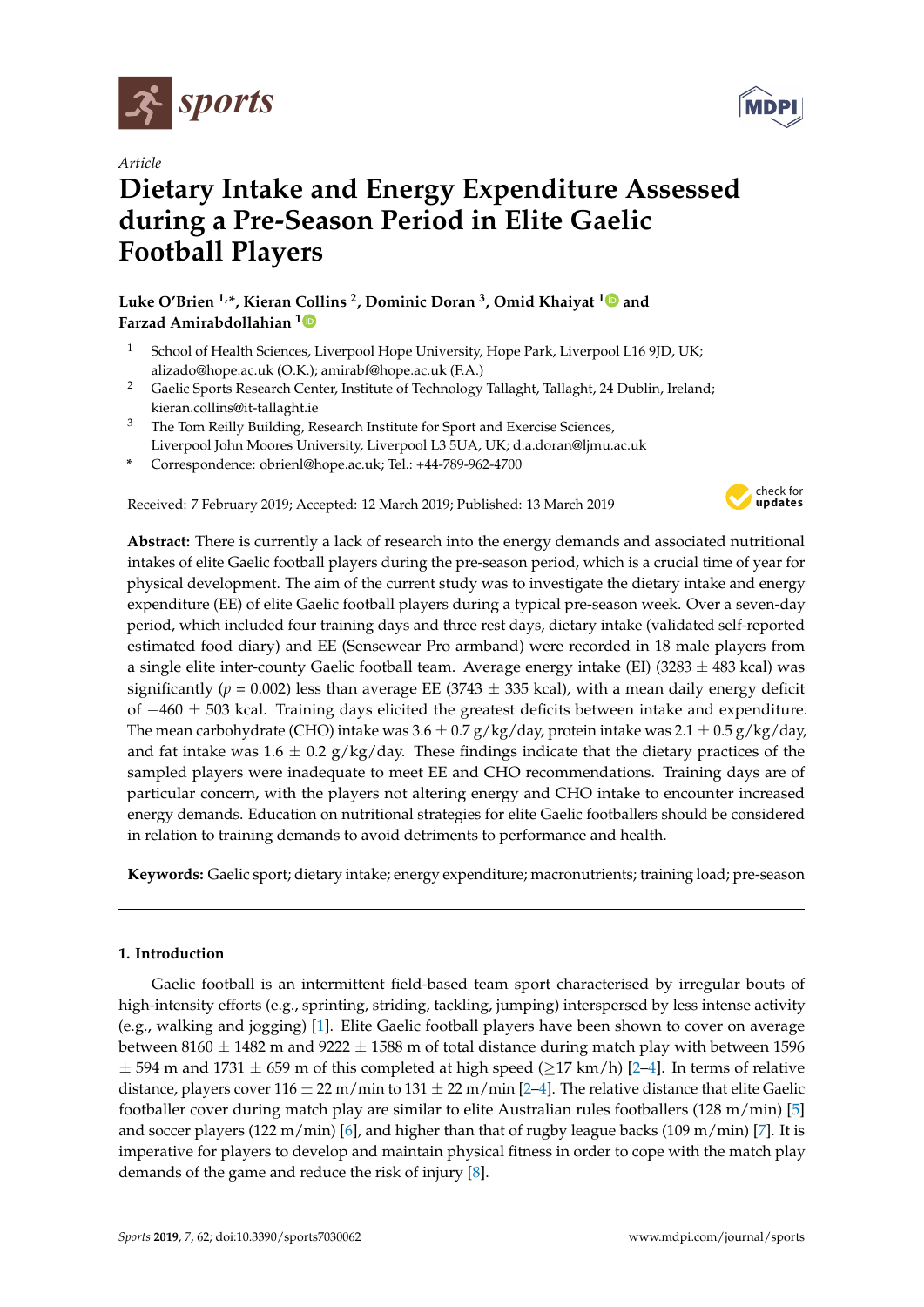Gaelic footballers are amateur athletes; however, elite Gaelic footballers' participate in high volume and periodised training comparable to professional team sport athletes [\[9\]](#page-9-1). Elite Gaelic footballer's playing cycle can be divided into 'off-season', 'pre-season', and 'in-season'. During the pre-season period, elite Gaelic footballers commonly train two to three times on the pitch per week, which is supplemented by one to two gym sessions, while attempting to balance a professional (work/study) life [\[9\]](#page-9-1). The pre-season is a crucial time of the year for physiological adaptation; its main aim is to condition the players so that they can cope with the physical demands of the game following a deconditioning period during the off-season [\[10\]](#page-9-2). An important objective for this period is developing

player's aerobic capacity, strength, power, and speed alongside optimising body composition [\[10,](#page-9-2)[11\]](#page-9-3).

Changes in the physiological and anthropometrical characteristics over the duration of a season have been identified in Gaelic football players. Kelly and Collins [\[11\]](#page-9-3) reported that in an elite Gaelic football squad of 26 players, mean body mass increased across the season; however, the change was non-significant. In contrast, the sum of eight skinfolds and percentage of body fat (% BF) significantly decreased between pre-season and mid-season. The pre-season is usually the time at which aerobic capacity, speed, strength, and power development are incorporated into the periodisation of Gaelic football training [\[11\]](#page-9-3). Kelly and Collins [\[11\]](#page-9-3) have reported performance improvements in sprint times over 5 m and 10 m, counter movement jump height, and the Yo-Yo Intermittent Recovery Test Level 2 (YYIRT2), from early pre-season to early in-season. Performance improvements are less obvious from early in-season to mid-season, indicating that the training is shifting towards a more technical focus with a reduction in direct fitness work [\[12\]](#page-9-4).

Despite the crucial role that nutrition plays in promoting optimal performance, supporting training adaptations, and maintaining immune function [\[13\]](#page-9-5), little attention has been given to the energy requirements and dietary intake of Gaelic footballers during the pre-season, which is a phase that is characterised by high-intensity training sessions [\[12\]](#page-9-4). To date, only two published studies have investigated the dietary intakes of elite Gaelic football players [\[14](#page-9-6)[,15\]](#page-9-7); however, none have specifically examined the energy and macronutrient intakes during a pre-season period. Furthermore, there is no data evaluating nutritional intake alongside the energy expenditure (EE) of elite Gaelic footballers. Several studies have reported that athletes fail to compensate for the increased energy demands of training and competition; despite fluctuations in training load and EE, dietary intake remains consistent [\[16](#page-9-8)[,17\]](#page-9-9). Information is lacking in the literature to determine if Gaelic football players are adjusting their dietary intake to account for changes in training load throughout the week.

It is well recognised that carbohydrates (CHOs) are an important fuel source for high-intensity aerobic team based sports such as Gaelic football [\[18\]](#page-9-10). The most recent guidelines for nutritional intake in team sports recommend a daily CHO intake between  $5-7 g/kg/day$  on moderate intensity training days, and between 6–10  $g/kg/day$  mass for heavy training days or for match preparation [\[13\]](#page-9-5). However, research has reported that athletes across a range of team sports consistently fail to meet CHO recommendations [\[16,](#page-9-8)[19](#page-9-11)[–21\]](#page-9-12). This trend is also present in the two studies that have analysed the dietary intake of elite Gaelic footballers [\[14,](#page-9-6)[15\]](#page-9-7). Daily variations in training demands and energy requirements determine the need to adjust dietary CHO intake on a day-to-day basis [\[13\]](#page-9-5). In addition to sufficient CHO intake, the intake of adequate amounts of protein is vital to optimise recovery from and enhance adaptations to exercise [\[22\]](#page-9-13). The recommended total daily protein requirements for team sport athletes range between 1.2–2.0 g/kg/day [\[13\]](#page-9-5). Unlike CHO intake, the nutritional assessment of Gaelic footballers in previous studies revealed adequate protein intakes [\[14](#page-9-6)[,15\]](#page-9-7).

The nutritional intake of elite players should match the fuel requirements of training and support training adaptations [\[13\]](#page-9-5). Although there have been many studies on the energy intake (EI) and EE of other team sport athletes [\[16](#page-9-8)[,19](#page-9-11)[,20\]](#page-9-14), there is no data evaluating the nutritional intake alongside the EE of elite Gaelic footballers. This data would allow Gaelic football nutritionists and strength and conditioning practitioners to make informed decisions with regard to player's nutritional intake during the preparatory phase. Therefore, the aim of this study was to examine energy and macronutrient intakes alongside EE during a pre-season training week. Based on the available evidence obtained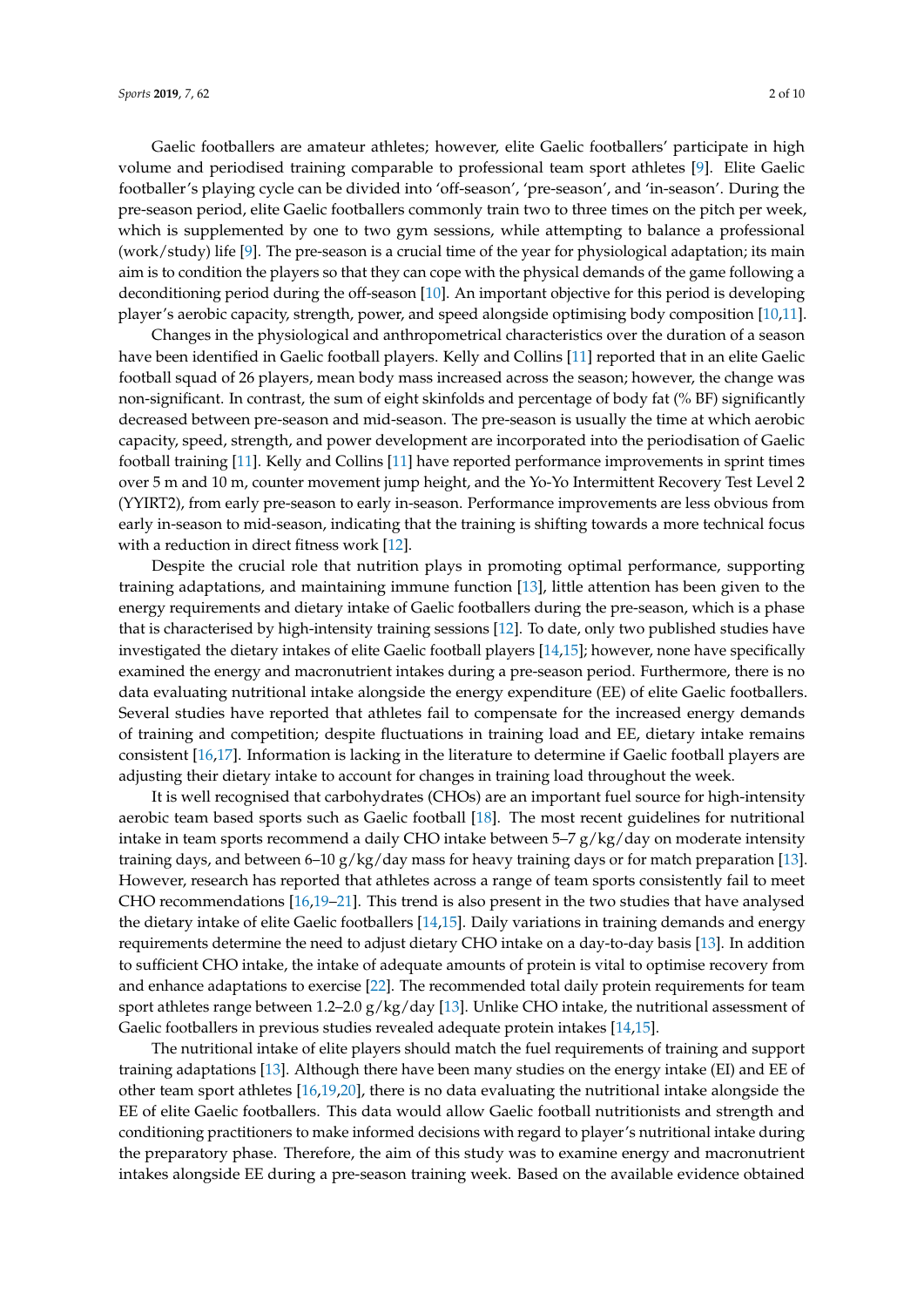from elite Gaelic footballer players and other adult male team sport athletes, it was hypothesised that: EI would be significantly less than EE, the dietary CHO intake of players would fail to meet recommended guidelines, and players would not alter energy and CHO intake to encounter the increased energy demands of training.

#### **2. Materials and Methods**

#### *2.1. Study Design*

This study assessed the dietary intake and EE of elite Gaelic football players for the first time across a seven-day pre-season period, which include two pitch training days, two gym training days, and three rest days. Players wore SenseWear armbands and completed a detailed seven-day food diary to assess energy expenditure and dietary intake. A summary of the pre-season weekly training plan can be seen in Table [1.](#page-3-0)

<span id="page-3-0"></span>

| Monday                                      | Tuesday | Wednesday                                   | Thursday | Friday                                                      | Saturday | Sunday                                                      |
|---------------------------------------------|---------|---------------------------------------------|----------|-------------------------------------------------------------|----------|-------------------------------------------------------------|
| Resistance<br>Training<br>(Gym)<br>(60 min) | Off     | Resistance<br>Training<br>(Gym)<br>(60 min) | Off      | Pitch<br>Conditioning<br>and Football<br>$(90 \text{ min})$ | Off      | Pitch<br>Conditioning<br>and Football<br>$(90 \text{ min})$ |

**Table 1.** Typical pre-season training week.

#### *2.2. Participants*

Eighteen male Gaelic football players from an elite Gaelic football squad (mean  $\pm$  SD; age 23.7  $\pm$  3.1 years, body mass 84.6  $\pm$  8.0 kg, height 1.83  $\pm$  0.06 m) volunteered to participate in this study. All of the players were older than 18 years of age, and at the time of testing, were free from any known illness. All of the players were involved in regular training over the study duration, fully informed of the study procedures before giving their written informed consent to participate, and free to withdraw from the study at any time. The study received ethical approval from the institutional ethics committee (S 20-04-2017 PA 009).

#### *2.3. Anthropometry*

Body mass was determined to the nearest 0.1 kg using digital scales (Seca, Birmingham, UK) while the participants wore only shorts. Height was measured to the nearest 0.1 cm using a portable stadiometer (Seca, Birmingham, UK). The participants maintained an upright posture with their feet together and heels touching the base of the stadiometer.

#### *2.4. Dietary Intake*

Player's energy and macronutrient intakes were assessed using a seven-day paper-based food diary (7dFD). This time period is considered to provide accurate estimations of dietary intake whilst achieving high compliance [\[23\]](#page-9-15). Players were instructed to log a complete record of all foods and drink consumed over a seven-day period. Specific training on completing the food diary was provided by the lead researcher who is a registered nutritionist (Association for Nutrition). Detailed written instructions for completing the food diary were also provided, and a sample page of an accurately completed food record was included. All of the players were instructed not to change their habitual diet during the recording period, and asked to be as accurate as possible in recording the time of food consumption, amount (household measures, such as cups, tablespoons, or measurement in grams), and food description (preparation and cooking methods, ingredients of mixed dishes, and specific brand names). To increase accuracy, each participant attended an interview after submitting their 7dFD with the lead researcher in a private room at the team's training facilities before a training session to review unclear descriptions, errors, or omissions. The food diary records were assessed using Nutritics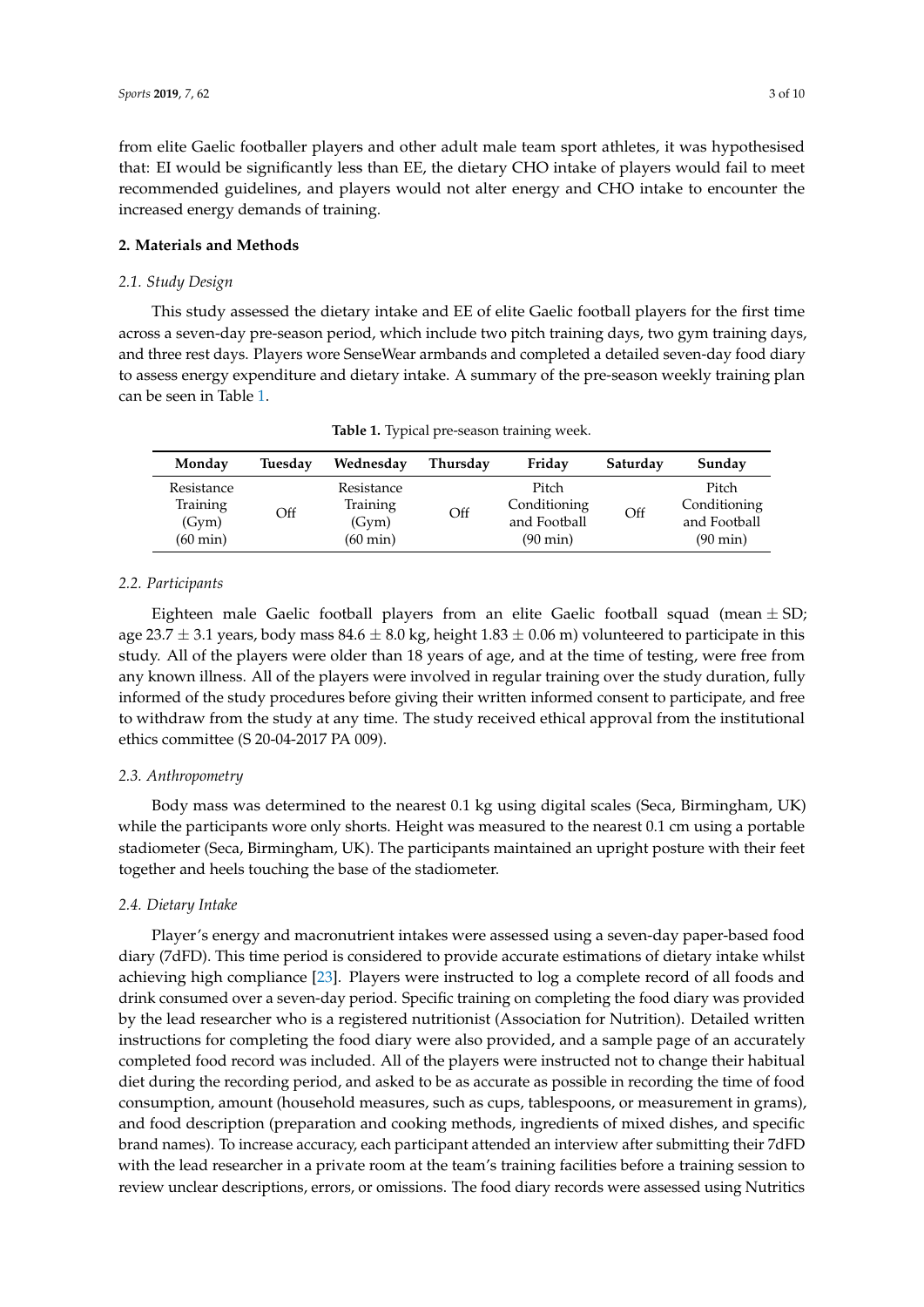professional diet analysis software (Nutritics Ltd., Dublin, Ireland). All of the information provided in the food diary was entered into the software solely by the lead researcher to ensure consistency.

#### *2.5. Energy Expenditure*

Player's EE was measured using the SenseWear Pro armband (SWA; BodyMedia, Pittsburgh, PA, USA). Athletes wore the armband 24 h a day for seven days (the same consecutive seven days for which players recorded their dietary intake), except during bathing. The armband was worn on the back of the upper right arm. The SWA is composed of multiple sensors that include a two-axis accelerometer, heat flux sensor, galvanic skin response sensor, skin temperature sensor, and a near-body ambient temperature sensor. The SWA proprietary software (Sensewear Professional 8.0; BodyMedia) was used to calculate energy expenditure based on a proprietary algorithm that incorporates the subject information entered before data collection (height, weight, age, and gender) and measurements collected by the armband. SWA has been demonstrated to be a valid device for estimating EE in free-living individuals and during physical activity (up to 10 metabolic equivalents) [\[24,](#page-9-16)[25\]](#page-9-17). Brazeau et al. [\[26\]](#page-9-18) evaluated the reliability of the SWA, and found the device to be reliable for estimating EE in healthy adults during two consecutive days while they were performing various types of activities, including a 45-min walking session and a 45-min cycling session at moderate intensity. Results from this study revealed a coefficient of variation percentage (CV%) of <1%.

#### *2.6. Identifying Records of Poor Validity: Misreporting*

Day-to-day variation in EI and in EE is normal, and the exact agreement between EI and EE over seven days in one individual is unlikely. Therefore, the accuracy of the reported EI was assessed using the confidence limits (CLs) of agreement between reported EI and EE at the individual level as suggested by Black [\[27\]](#page-9-19). Participants can be classified as under-reporters (UR), acceptable reporters (AR), or over-reporters (OR), according to their individual ratio of reported EI to EE. The 95% CLs of agreement between EI/EE were calculated as:

$$
95\% CL = \pm 2 \sqrt{[(CV^2_{EI}/d) + (CV^2_{EE})]}
$$
 (1)

where  $CV_{EI}$  is the coefficient of variation for the reported EI (23),  $CV_{EE}$  is the coefficient of variation for the EE (8.2), and d is the number of days (7). Acceptable reporters were defined as having a ratio EI/EE in the range 76–124%.

#### *2.7. Statistical Analysis*

All of the data are presented as the mean  $\pm$  SD. Before analysis, normality was assessed using the Shapiro–Wilk test. Paired samples *t*-test was used to analyse differences in mean seven-day energy balance and differences in energy balance for different types of days (pitch, gym, rest). Daily energy and macronutrient intake were analysed using one-way repeated-measure ANOVAs. When there was a significant (*p* < 0.05) effect of "day", Bonferroni post hoc pairwise comparisons were performed to identify which day differed. The statistical analysis was carried out using SPSS (Version 24; SPSS Inc., Chicago, IL, USA).

#### **3. Results**

#### *3.1. Participant Characteristics*

Participant characteristics are presented in Table [2.](#page-5-0) Eight athletes were identified as URs, 10 athletes were classified as ARs, while none were categorized as ORs. The eight participants from this study that were identified as under-reporting were excluded from the final dietary analysis. The URs were significantly younger than the ARs ( $p = 0.031$ ). No significant differences for weight ( $p = 0.422$ )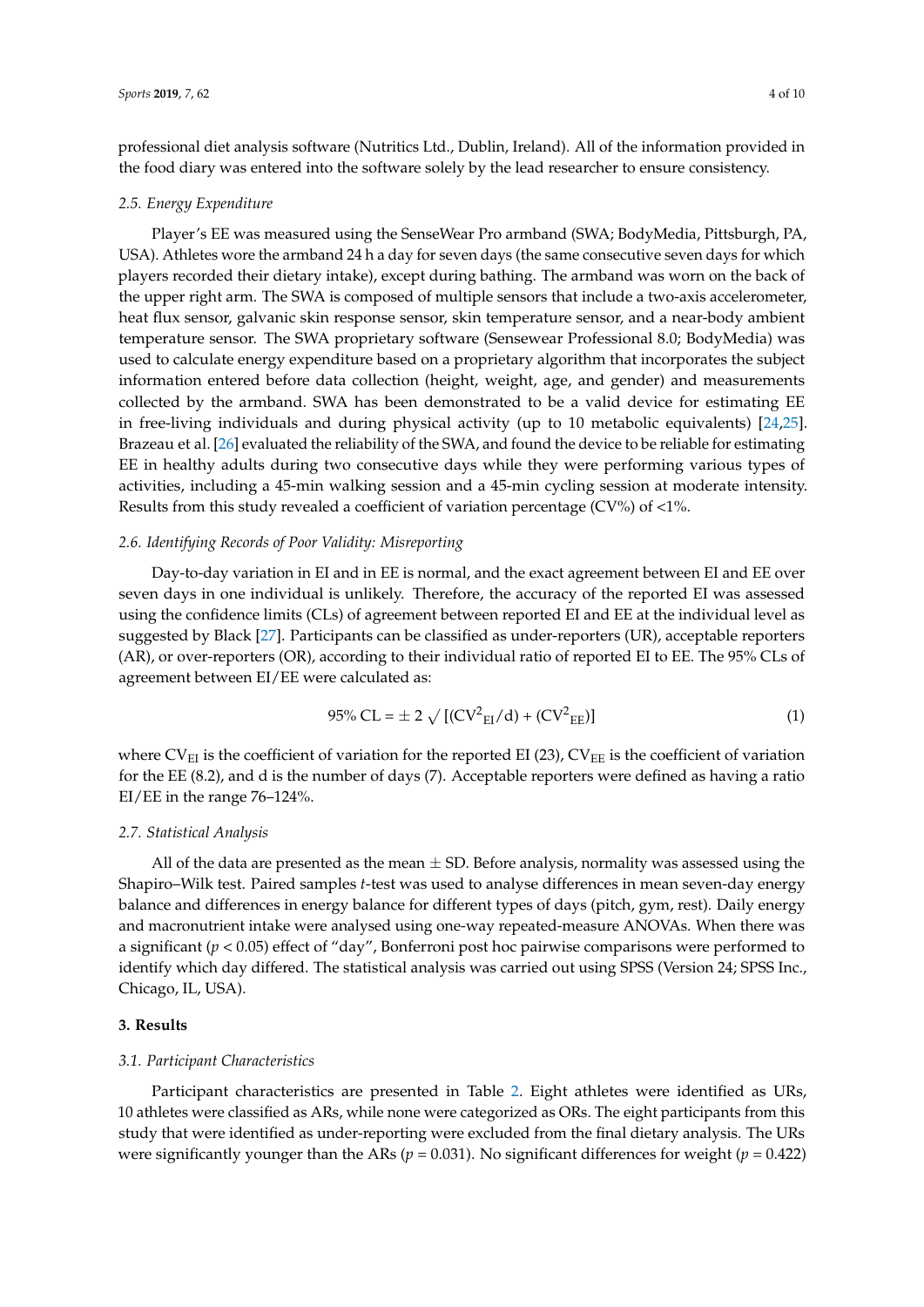were found between the UR and AR groups. A significant difference in mean weekly EE was shown between the AR and UR groups ( $p = 0.032$ ), with the UR group reporting a greater mean weekly EE.

| <b>Parameters</b>                  | Total $(n = 18)$<br>Mean $\pm$ SD | $AR (n = 10)$<br>Mean $\pm$ SD | $UR(n = 8)$<br>Mean $\pm$ SD |  |  |  |
|------------------------------------|-----------------------------------|--------------------------------|------------------------------|--|--|--|
| Age (years)                        | $23.7 + 3.1$                      | $25.0 + 2.9*$                  | $22.1 + 2.6$                 |  |  |  |
| Weight (kg)                        | $84.6 + 8.0$                      | $86.1 + 7.3$                   | $82.9 + 9.1$                 |  |  |  |
| Height (cm)                        | $183.3 \pm 6.2$                   | $183.8 \pm 6.5$                | $182.6 \pm 6$                |  |  |  |
| Average daily EE (kcal)            | $3966 + 506$                      | $3743 \pm 335$ *               | $4245 \pm 563$               |  |  |  |
| * Significantly different than UR. |                                   |                                |                              |  |  |  |

<span id="page-5-0"></span>**Table 2.** Participant characteristics and average daily energy expenditure (EE) during the study period. **Table 2.** Participant characteristics and average daily energy expenditure (EE) during the study  $\sum_{i=1}^{n}$ 

 $\sim$  Significantly different than UR.

### *3.2. Energy Intake and Energy Expenditure 3.2. Energy Intake and Energy Expenditure*

Mean daily total EE for all players was 3966  $\pm$  506 kcal. Mean total EE for pitch-based training days, gym-based train trainings, and rest days were 4255  $\pm$  515 kcal, 4130  $\pm$  636 kcal, and 3639  $\pm$  480 kcal, respectively. EE was significantly greater on pitch ( $p$  < 0.001) and gym training days  $(p = 0.05)$  than rest days. Figure 1 illustra[te](#page-5-1)s the mean daily EI and expenditure data of AR based on the type of training day. The mean daily EI (3283  $\pm$  483 kcal) was significantly lower than the mean daily EE (3743 ± 335 kcal) (*p* = 0.016). This resulted in a mean daily energy deficit of −460 ± 503 kcal. (3743 ± 335 kcal) (*p* = 0.016). This resulted in a mean daily energy deficit of −460 ± 503 kcal. A A significant difference was observed between mean EI and EE on gym training days (*p* = 0.02). significant difference was observed between mean EI and EE on gym training days (*p* = 0.02). Although an energy deficit was also observed on pitch training days ( $p = 0.059$ ) and rest days ( $p = 0.3$ ), this was not statistically significant. No statistically significant differences were identified in EI with respect to the type of day throughout the week.

<span id="page-5-1"></span>

**Figure 1.** Mean energy intake (kcal) compared to mean energy expenditure (kcal) of acceptable reporters (ARs) for type of day. \*: Significant difference between mean energy intake and mean energy expenditure at the corresponding time-point,  $p < 0.05$ . <sup>‡</sup>: Energy expenditure significantly different from rest day *p* < 0.05 (n = 10). from rest day *p* < 0.05 (n = 10). **Figure 1.** Mean energy intake (kcal) compared to mean energy expenditure (kcal) of acceptable

## *3.3. Macronutrient Profile 3.3. Macronutrient Profile*

Total and relative macronutrient intake compared with sport nutrition recommendations are shown in Table 3. The mean daily macronutrient intakes, with a breakdown in relation to type of shown in Table [3.](#page-6-0) The mean daily macronutrient intakes, with a breakdown in relation to type of training day, are expressed in Figure 2. No significant difference was observed for macronutrients training day, are expressed in Figure [2.](#page-6-1) No significant difference was observed for macronutrients between days. between days.Total and relative macronutrient intake compared with sport nutrition recommendations are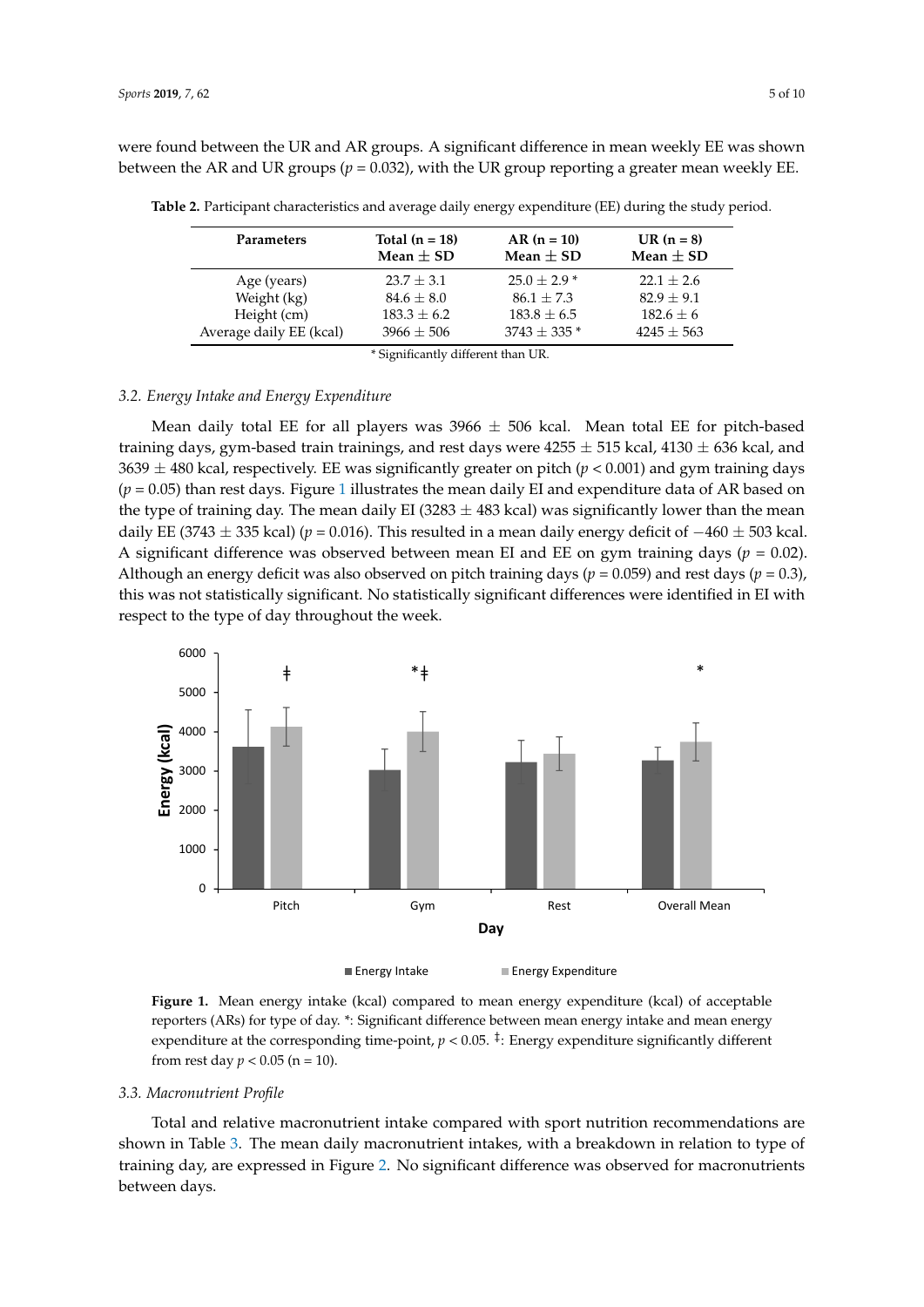| Macronutrient |                                                        | Intake<br>(Mean $\pm$ SD)                           | <b>Sport Nutrition Recommendation</b> |  |
|---------------|--------------------------------------------------------|-----------------------------------------------------|---------------------------------------|--|
| Carbohydrate  | Total $(g)$<br>g/kg body mass<br>% total energy intake | $305.7 \pm 57.1$<br>$3.6 \pm 0.7$<br>$37.7 \pm 4.5$ | $5-10$ g/kg/d [13]                    |  |
| Protein       | Total $(g)$<br>g/kg body mass<br>% total energy intake | $184.9 \pm 40.2$<br>$2.1 \pm 0.5$<br>$23.2 \pm 4.0$ | 1.2-2.0 $g/kg/d$ [13]                 |  |
| Fat           | Total $(g)$<br>g/kg body mass<br>% total energy intake | $135.8 \pm 23.9$<br>$1.6 \pm 0.2$<br>$37.5 \pm 3.6$ | 20-35% total energy [13]              |  |

<span id="page-6-0"></span>

<span id="page-6-1"></span>

**Figure 2.** Daily macronutrient intake expressed relative to body mass for type of training day (n = 10). No difference between days. No difference between days.

#### **4. Discussion**

**4. Discussion**  Gaelic footballers. As hypothesized, the findings indicate that Gaelic football players were in negative energy balance, consumed less CHO than recommended, and failed to adjust dietary intake relative to needs during the pre-season training week. Despite the authors' best efforts to minimise the under-reporting of dietary intake, the discrepancy between EE and EI, alongside players' body mass remaining relatively unchanged during the study, indicates that under-reporting may have occurred. The total EI was similar to that reported in previous published research studies that have assessed dietary intake within Gaelic footballers [\[14](#page-9-6)[,15\]](#page-9-7); however, these studies did not measure EE. In the present study, the type of day had an influence on the magnitude of energy deficit. Training days were a particular risk to energy balance, with players not adjusting EI to encounter the increased energy cost of training. This data could be of use to practitioners and players who should consider adjusting EI accordingly. This data cost of use to practice the players who should be of use to practice  $\mathbb{E}$  and players who should be of use to players who should be of use to players who should be obtained by a should be obta This is the first study to use wearable technology to assess EE alongside quantifying EI in elite

The mean daily EE reported in this study is higher when compared to mean daily EE reported for elite rugby union [\[19\]](#page-9-11) and soccer players [\[20\]](#page-9-14). However, the EE reported in this study was lower than that reported for a group of professional rugby league players [\[28\]](#page-9-20); therefore, nutritional guidelines for team sports should be tailored to the specific sport and athlete. Despite elite Gaelic football players being amateur, they train at a similar level to professional athletes [\[9\]](#page-9-1). Several players who were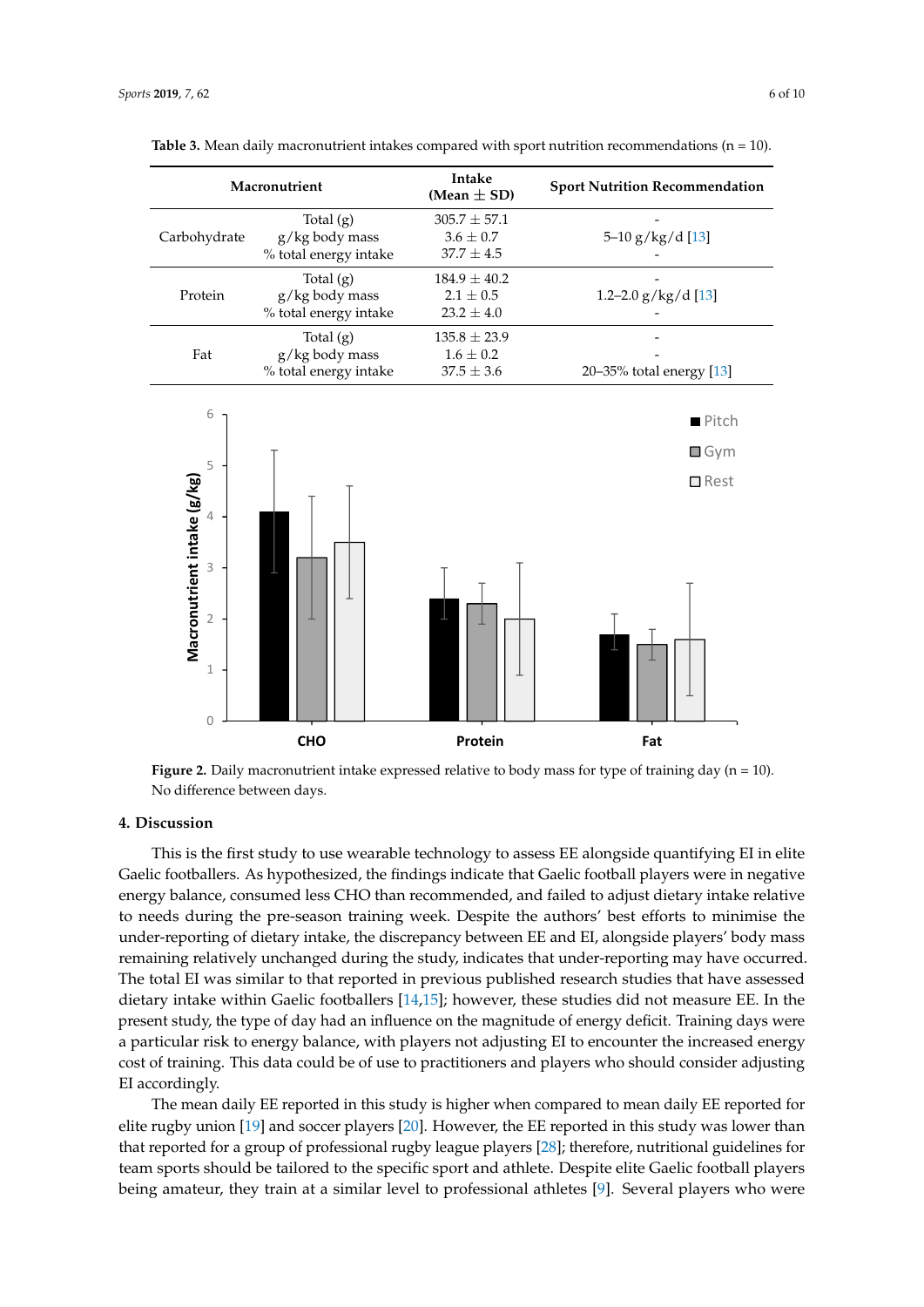assessed during this study had active day jobs; this alongside the heavy training demands will result in high levels of EE. Sports nutritionists working with elite Gaelic footballers should acknowledge the demands of their professional lives (work/study) alongside training demands and adjust their dietary advice accordingly.

As expected, EE varied during the week, with higher EE elicited during training days compared to rest days. The present findings suggest that EI and macronutrient consumption is relatively stable across the week; therefore, players are not adjusting intake to account for the intensity of training. This finding supports previous research, albeit in the professional rugby league, whereby players' EI was not adjusted for type of training day; in addition, energy derived from CHO remained consistent throughout the week [\[16\]](#page-9-8). Periodised dietary intake should be recommended to account for both training intensity and volume; players should adjust their energy and macronutrient intake according to the type of training day in order to increase performance and maintain health [\[13\]](#page-9-5). The periodisation of training is a recognised concept in sports science; however, dietary periodisation is a developing concept in sports nutrition, which acknowledges that an athlete's nutritional intake should vary according to their training and competition demands [\[13\]](#page-9-5).

The average CHO intake observed in the present study was  $3.6 \pm 0.7$  g/kg/day. This corresponds with previous research that reported the dietary intakes of Gaelic footballers [\[14](#page-9-6)[,15\]](#page-9-7). The mean dietary CHO intake fell below the lower range of sports nutrition guidelines (5–10  $g/kg/day$ ) [\[13\]](#page-9-5). The CHO intake remained consistent during the week, and was not altered to account for training load. High-CHO diets result in increased muscle glycogen stores, which consequently delays the onset of fatigue and sustains performance levels during high-intensity exercise [\[29\]](#page-10-0). Chronic low CHO availability can result in reduced immune function, increased muscle breakdown, and a reduced capacity to use CHO as fuel [\[30\]](#page-10-1). As CHO intake is crucial for performance, nutritional education strategies for elite Gaelic footballers should focus on helping players achieve adequate intakes of CHO.

By using a similar approach to Brinkman et al. [\[31\]](#page-10-2), the measurement of EE in the present study can allow us to evaluate CHO intake recommendations for Gaelic footballers in relation to daily EE. The mean EE of players in the current study for pitch-based training days, gym-based train trainings, and rest days were  $4255 \pm 515$  kcal,  $4130 \pm 636$  kcal, and  $3639 \pm 480$  kcal, respectively. CHO intakes of 5–7  $g/kg/day$  are recommended for moderate intensity training ( $\sim$ 1 h per day) [\[13\]](#page-9-5). The upper limit of CHO intake guidelines for moderate intensity training (up to 7  $g/kg/day$ ) may be appropriate to match the increased energy requirement of pitch training days during the pre-season. When considering a Gaelic footballer of 84 kg (the mean body mass of the current study), a daily CHO intake of 7 g/kg body mass translates to 2352 kcal. When accounting for the current study's findings of mean protein intake of 2.1 g/kg/day (706 kcal), and fat intake of 1.6 g/kg/day (1210 kcal), the total daily EI would equate to 4268 kcal, which would result in players achieving energy balance. To achieve energy balance on gym and rest days, players should consume CHO intakes of 6.5  $g/kg/day$  and 5  $g/kg/day$ , respectively. Our findings suggests that current recommendations to consume up to 7  $g/kg$  body mass/day of CHO may be sufficient to fuel training and achieve energy balance during the pre-season training period. We feel that our modified CHO recommendations are more specific, realistic, and achievable for Gaelic football players than existing recommendations.

Protein is an essential macronutrient for recovery and to support increases in lean muscle mass [\[22\]](#page-9-13). The current study's findings of  $2.1 \pm 0.5$  g/kg/day is greater than the guidelines of 1.2–2.0 g/kg/day for athletes [\[13\]](#page-9-5); however, this is similar to protein intakes reported in professional rugby union players [\[32\]](#page-10-3). To preserve muscle mass whilst decreasing body fat, protein intakes of 2.3  $g/kg/day$ have been advised [\[33\]](#page-10-4). One of the main objectives of elite Gaelic footballers during the pre-season period is to maintain or increase lean muscle mass. There are no reported risks of ingesting these high intakes of protein in a non-diseased state [\[34\]](#page-10-5); therefore, it could be suggested that the reported protein intakes of the players in this study were suitable.

The mean daily dietary fat intake in the present study  $(37.5 \pm 3.6\%)$  is marginally greater than that of recommended consumption [\[13\]](#page-9-5), which could explain the inadequate intake of optimal levels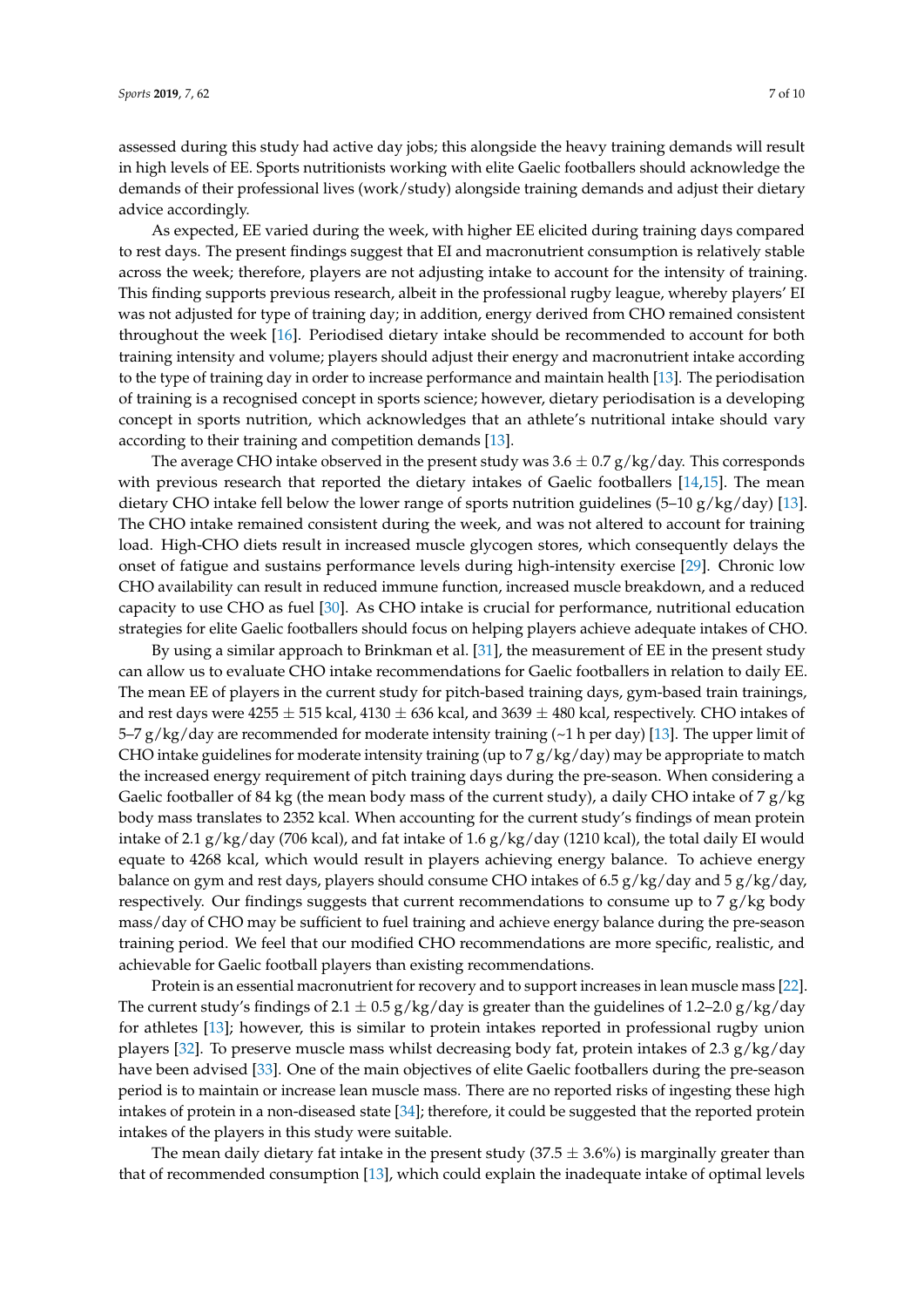of carbohydrate. Higher proportions of energy derived from fat and protein sources can compromise the total intake of CHO [\[35\]](#page-10-6). Players should focus on increasing the consumption of CHOs, as this would have a simultaneous effect of decreasing the amount of energy resulting from total fat intake.

Although this study provides novel and valuable data, there are some limitations. Under-reporting is an inherent limitation of dietary assessment in athletes [\[36\]](#page-10-7). There is no gold standard measurement of EI, any method used is subject to error; hence, dietary intake data must be treated with caution [\[37\]](#page-10-8). Despite the authors' best efforts to minimise the under-reporting of dietary intake, there was still a significant negative energy balance. Self-reported EI bias can be as great as 36% in athletes [\[28,](#page-9-20)[38,](#page-10-9)[39\]](#page-10-10). Drenowatz et al. [\[40\]](#page-10-11) suggested that the increased energy demands of athletes and their increased number of eating occasions can contribute to under-reporting. The SWA has been shown to accurately estimate EE at rest, low, and moderate intensity exercise [\[25,](#page-9-17)[41\]](#page-10-12); however, at higher intensities, the SWA has been shown to underestimate EE [\[26,](#page-9-18)[42\]](#page-10-13), and this should be considered when interpreting the data. Another limitation was that the data was only collected from a small sample of Gaelic football players on one elite team, and therefore, the data may not represent every elite Gaelic football squad. Future studies should collect data from a variety of teams.

#### **5. Conclusions**

The present study has for the first time attempted to assess the dietary intake and EE of elite Gaelic footballers during a typical pre-season week. The nutritional practices of the sampled players were inadequate to meet energy demands and CHO recommendations. Specifically, training days are of concern, with players not altering EI and CHO to match the increased energy demands of training. Nutrition goals and requirements are not static; different days have different demands, and therefore different nutritional requirements. Gaelic football teams undertake periodised training programs where players perform different types of workouts across different phases of training in preparation for peak performance. Nutritional intake also needs to be periodised, considering the daily needs of the training session.

**Author Contributions:** L.O. along with F.A. and K.C. designed the study; L.O. collected and analysed the data; L.O. wrote the full paper; F.A., K.C., D.D. and O.K. facilitated with the preparation of the manuscript, and finalised the paper.

**Funding:** This research received no external funding.

**Acknowledgments:** The authors would like to thank the elite Gaelic football players for taking the time to participate in this study.

**Conflicts of Interest:** No finance was provided for conducting the study. The authors declare no conflicts of interest.

#### **References**

- <span id="page-8-0"></span>1. Reilly, T.; Doran, D. Science and Gaelic football: A review. *J. Sports Sci.* **2001**, *19*, 181–193. [\[CrossRef\]](http://dx.doi.org/10.1080/026404101750095330)
- <span id="page-8-1"></span>2. Malone, S.; Solan, B.; Collins, K.; Doran, D. Positional Match Running Performance of Elite Gaelic Football. *J. Strength Cond. Res.* **2016**, *30*, 2292–2298. [\[CrossRef\]](http://dx.doi.org/10.1519/JSC.0000000000001309) [\[PubMed\]](http://www.ncbi.nlm.nih.gov/pubmed/26694505)
- 3. Malone, S.; Solan, B.; Collins, K. The Running Performance Profile of Elite Gaelic Football Match-Play. *J. Strength Cond. Res.* **2017**, *31*, 30–36. [\[CrossRef\]](http://dx.doi.org/10.1519/JSC.0000000000001477) [\[PubMed\]](http://www.ncbi.nlm.nih.gov/pubmed/27191694)
- <span id="page-8-2"></span>4. Malone, S.; Solan, B.; Collins, K.; Doran, D. The metabolic power and energetic demands of elite Gaelic football match play. *J. Sports Med. Phys. Fit.* **2017**, *57*, 543–549.
- <span id="page-8-3"></span>5. Brewer, C.; Dawson, B.; Heasman, J.; Stewart, G.; Cormack, S. Movement pattern comparisons in elite (AFL) and sub-elite (WAFL) Australian football games using GPS. *J. Sci. Med. Sport* **2010**, *13*, 618–623. [\[CrossRef\]](http://dx.doi.org/10.1016/j.jsams.2010.01.005) [\[PubMed\]](http://www.ncbi.nlm.nih.gov/pubmed/20434398)
- <span id="page-8-4"></span>6. Osgnach, C.; Poser, S.; Bernardini, R.; Rinaldo, R.; di Prampero, P.E. Energy cost and metabolic power in elite soccer: A new match analysis approach. *Med. Sci. Sports Exerc.* **2010**, *42*, 170–178. [\[CrossRef\]](http://dx.doi.org/10.1249/MSS.0b013e3181ae5cfd)
- <span id="page-8-5"></span>7. Austin, D.J.; Kelly, S.J. Positional differences in professional rugby league match play through the use of global positioning systems. *J. Strength Cond. Res.* **2013**, *27*, 14–19. [\[CrossRef\]](http://dx.doi.org/10.1519/JSC.0b013e31824e108c)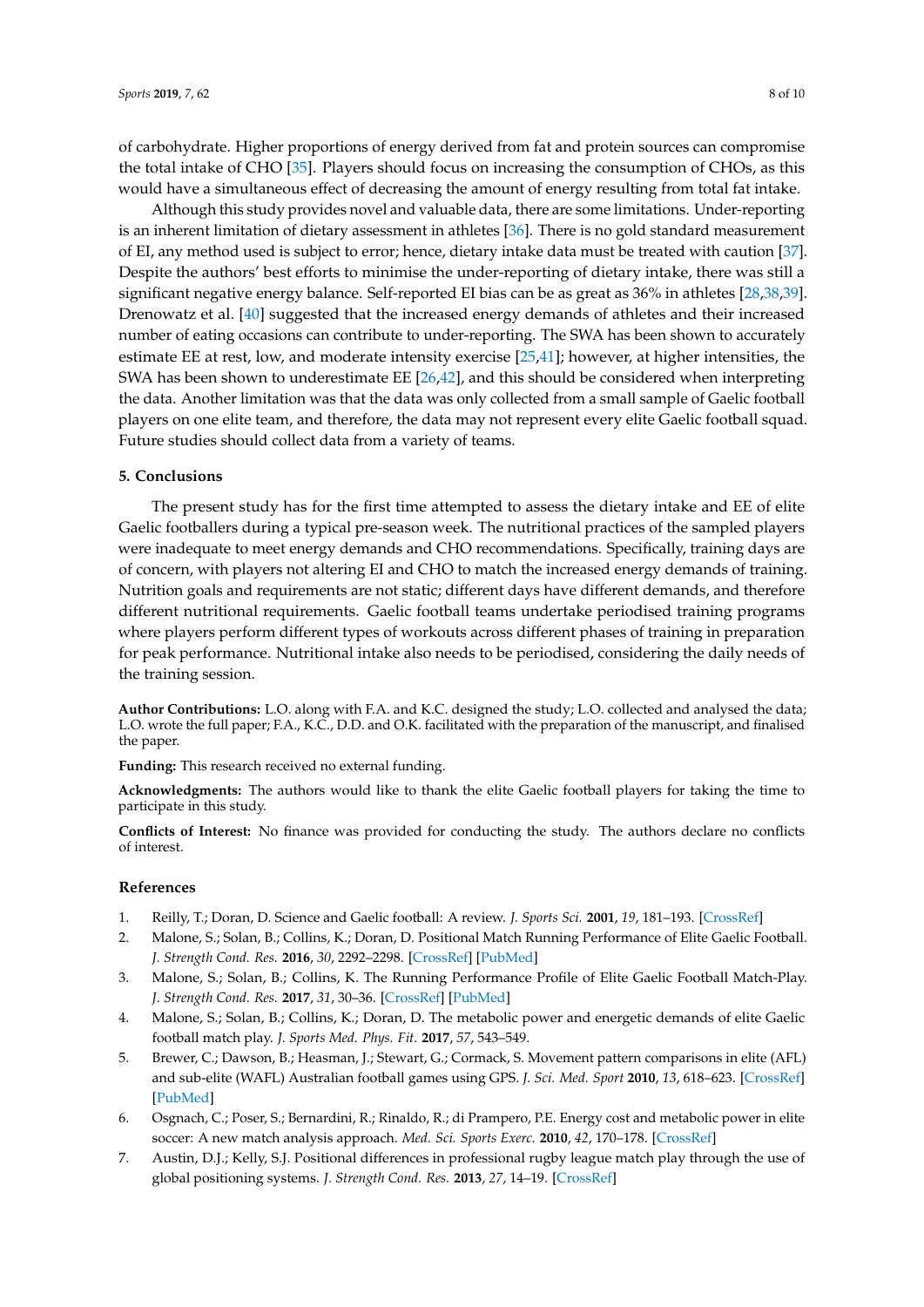- <span id="page-9-0"></span>8. Malone, S.; Roe, M.; Doran, D.; Gabbett, T.J.; Collins, K. High chronic training loads and exposure to bouts of maximal velocity running reduce injury risk in elite Gaelic football. *J. Sci. Med. Sport* **2017**, *20*, 250–254. [\[CrossRef\]](http://dx.doi.org/10.1016/j.jsams.2016.08.005)
- <span id="page-9-1"></span>9. Beasley, K.J. Nutrition and Gaelic football: Review, recommendations, and future considerations. *Int. J. Sport Nutr. Exerc. Metab.* **2015**, *25*, 1–13. [\[CrossRef\]](http://dx.doi.org/10.1123/ijsnem.2013-0214)
- <span id="page-9-2"></span>10. Davies, R.W.; Toomey, C.; McCormack, W.; O'Neill, C.; Hughes, K.; Jakeman, P. Seasonal changes in body composition of inter-county Gaelic Athletic Association hurlers. *J. Sports Sci.* **2017**, *35*, 2427–2432. [\[CrossRef\]](http://dx.doi.org/10.1080/02640414.2016.1272709)
- <span id="page-9-3"></span>11. Kelly, R.A.; Collins, K. The seasonal variations in anthropometric and performance characteristics of elite inter county Gaelic football players. *J. Strength Cond. Res.* **2017**, *32*, 3466–3473. [\[CrossRef\]](http://dx.doi.org/10.1519/JSC.0000000000001861) [\[PubMed\]](http://www.ncbi.nlm.nih.gov/pubmed/28234717)
- <span id="page-9-4"></span>12. Malone, S.; Roe, M.; Doran, D.A.; Gabbett, T.J.; Collins, K. Protection Against Spikes in Workload With Aerobic Fitness and Playing Experience: The Role of the Acute:Chronic Workload Ratio on Injury Risk in Elite Gaelic Football. *Int. J. Sport Physiol.* **2017**, *12*, 393–401. [\[CrossRef\]](http://dx.doi.org/10.1123/ijspp.2016-0090) [\[PubMed\]](http://www.ncbi.nlm.nih.gov/pubmed/27400233)
- <span id="page-9-5"></span>13. Thomas, D.T.; Erdman, K.A.; Burke, L.M. American College of Sports Medicine Joint Position Statement. Nutrition and Athletic Performance. *Med. Sci. Sports Exerc.* **2016**, *48*, 543–568. [\[PubMed\]](http://www.ncbi.nlm.nih.gov/pubmed/26891166)
- <span id="page-9-6"></span>14. Cassidy, C.; Collins, K.; Shortall, M. The Pre-Competition Macronutrient Intake of Elite Gaelic Football Players. *Int. J. Sport Nutr. Exerc. Metab.* **2018**, *28*, 574–579. [\[CrossRef\]](http://dx.doi.org/10.1123/ijsnem.2017-0292) [\[PubMed\]](http://www.ncbi.nlm.nih.gov/pubmed/29405786)
- <span id="page-9-7"></span>15. Reeves, S.; Collins, K. The nutritional and anthropometric status of Gaelic football players. *Int. J. Sport Nutr. Exerc. Metab.* **2003**, *13*, 539–548. [\[CrossRef\]](http://dx.doi.org/10.1123/ijsnem.13.4.539) [\[PubMed\]](http://www.ncbi.nlm.nih.gov/pubmed/14967875)
- <span id="page-9-8"></span>16. Tooley, E.; Bitcon, M.; Briggs, M.A.; West, D.J.; Russell, M. Estimates of Energy Intake and Expenditure in Professional Rugby League Players. *Int. J. Sports Sci. Coach.* **2015**, *10*, 551–560. [\[CrossRef\]](http://dx.doi.org/10.1260/1747-9541.10.2-3.551)
- <span id="page-9-9"></span>17. Briggs, M.A.; Cockburn, E.; Rumbold, P.L.S.; Rae, G.; Stevenson, E.J.; Russell, M. Assessment of Energy Intake and Energy Expenditure of Male Adolescent Academy-Level Soccer Players during a Competitive Week. *Nutrients* **2015**, *7*, 8392–8401. [\[CrossRef\]](http://dx.doi.org/10.3390/nu7105400) [\[PubMed\]](http://www.ncbi.nlm.nih.gov/pubmed/26445059)
- <span id="page-9-10"></span>18. Burke, L.M.; Hawley, J.A.; Wong, S.H.S.; Jeukendrup, A.E. Carbohydrates for training and competition. *J. Sports Sci. Suppl.* **2011**, *29*, 17–27. [\[CrossRef\]](http://dx.doi.org/10.1080/02640414.2011.585473)
- <span id="page-9-11"></span>19. Bradley, W.J.; Cavanagh, B.; Douglas, W.; Donovan, T.F.; Twist, C.; Morton, J.P.; Close, G.L. Energy intake and expenditure assessed "in-season" in an elite European rugby union squad. *Eur. J. Sport Sci.* **2015**, *15*, 469–479. [\[CrossRef\]](http://dx.doi.org/10.1080/17461391.2015.1042528)
- <span id="page-9-14"></span>20. Anderson, L.; Orme, P.; Naughton, R.J.; Close, G.L.; Milsom, J.; Rydings, D.; O'Boyle, A.; Di Michele, R.; Louis, J.; Hambly, C.; et al. Energy Intake and Expenditure of Professional Soccer Players of the English Premier League: Evidence of Carbohydrate Periodization. *Int. J. Sport Nutr. Exerc. Metab.* **2017**, *27*, 228–238. [\[CrossRef\]](http://dx.doi.org/10.1123/ijsnem.2016-0259)
- <span id="page-9-12"></span>21. Jenner, S.L.; Trakman, G.; Coutts, A.; Kempton, T.; Ryan, S.; Forsyth, A.; Belski, R. Dietary intake of professional Australian football athletes surrounding body composition assessment. *J. Int. Soc. Sports Nutr.* **2018**, *15*, 43. [\[CrossRef\]](http://dx.doi.org/10.1186/s12970-018-0248-5) [\[PubMed\]](http://www.ncbi.nlm.nih.gov/pubmed/30217203)
- <span id="page-9-13"></span>22. Tipton, K.D.; Wolfe, R.R. Protein and amino acids for athletes. *J. Sports Sci.* **2004**, *22*, 65–79. [\[CrossRef\]](http://dx.doi.org/10.1080/0264041031000140554) [\[PubMed\]](http://www.ncbi.nlm.nih.gov/pubmed/14971434)
- <span id="page-9-15"></span>23. Braakhuis, A.J.; Meredith, K.; Cox, G.R.; Hopkins, W.G.; Burke, L.M. Variability in estimation of self-reported dietary intake data from elite athletes resulting from coding by different sports dietitians. *Int. J. Sport Nutr. Exerc. Metab.* **2003**, *13*, 152–165. [\[CrossRef\]](http://dx.doi.org/10.1123/ijsnem.13.2.152) [\[PubMed\]](http://www.ncbi.nlm.nih.gov/pubmed/12945826)
- <span id="page-9-16"></span>24. Fruin, M.L.; Rankin, J.W. Reliability and validity of a multi-sensor armband in estimating resting and exercise energy expenditure. *Med. Sci. Sports Exerc.* **2003**, *35*, 1063–1069. [\[CrossRef\]](http://dx.doi.org/10.1097/00005768-200305001-01587)
- <span id="page-9-17"></span>25. Drenowatz, C.; Eisenmann, J.C. Validation of the SenseWear Armband at high intensity exercise. *Eur. J. Appl. Physiol.* **2011**, *111*, 883–887. [\[CrossRef\]](http://dx.doi.org/10.1007/s00421-010-1695-0)
- <span id="page-9-18"></span>26. Brazeau, A.S.; Karelis, A.D.; Mignault, D.; Lacroix, M.J.; Prud'homme, D.; Rabasa-Lhoret, R. Test-retest reliability of a portable monitor to assess energy expenditure. *Appl. Physiol. Nutr. Metab.* **2011**, *36*, 339–343. [\[CrossRef\]](http://dx.doi.org/10.1139/h11-016) [\[PubMed\]](http://www.ncbi.nlm.nih.gov/pubmed/21574780)
- <span id="page-9-19"></span>27. Black, A.E. The sensitivity and specificity of the Goldberg cut-off for EI:BMR for identifying diet reports of poor validity. *Eur. J. Clin. Nutr.* **2000**, *54*, 395–404. [\[CrossRef\]](http://dx.doi.org/10.1038/sj.ejcn.1600971) [\[PubMed\]](http://www.ncbi.nlm.nih.gov/pubmed/10822286)
- <span id="page-9-20"></span>28. Morehen, J.C.; Bradley, W.J.; Clarke, J.; Twist, C.; Hambly, C.; Speakman, J.R.; Close, G.L. The Assessment of Total Energy Expenditure During a 14-Day In-Season Period of Professional Rugby League Players Using the Doubly Labelled Water Method. *Int. J. Sport Nutr. Exerc. Metab.* **2016**, *26*, 464–472. [\[CrossRef\]](http://dx.doi.org/10.1123/ijsnem.2015-0335) [\[PubMed\]](http://www.ncbi.nlm.nih.gov/pubmed/27096279)